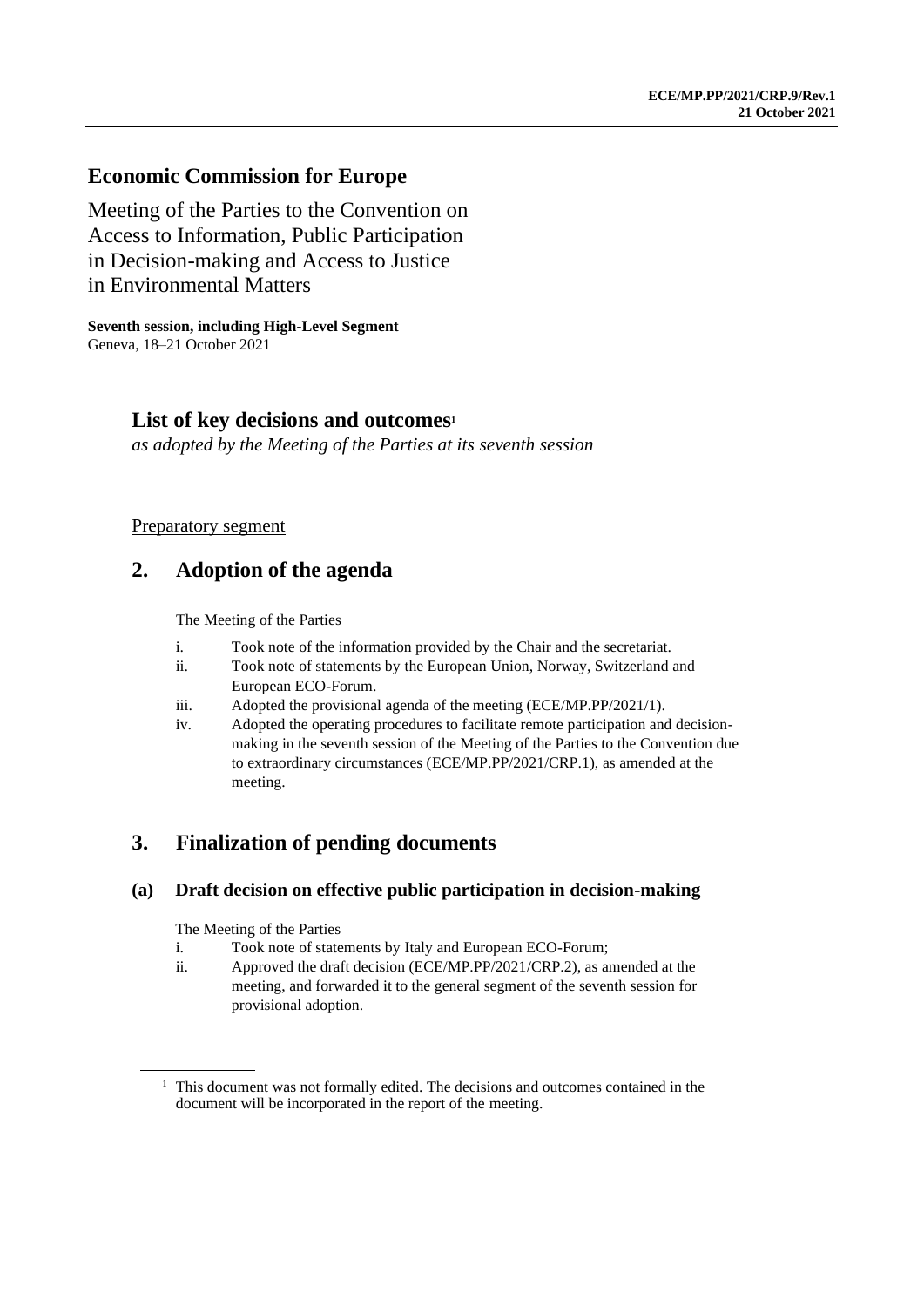#### **(b) Draft decision on reporting requirements**

The Meeting of the Parties

- i. Took note of statements by Malta and the Republic of Moldova;
- ii. Approved the draft decision (ECE/MP.PP/2021/CRP.3), as amended at the meeting, and forwarded it to the general segment of the seventh session for provisional adoption.

### **(c) Draft decision VII/9 on a rapid response mechanism to deal with cases related to article 3 (8) of the Convention on Access to Information, Public Participation in Decision-making and Access to Justice in Environmental Matters**

The Meeting of the Parties

i. Took note of statements by Austria, Belarus, the European Union, Ireland, Norway, Switzerland and European ECO Forum.

*The Meeting of the Parties considered draft decision VII/9 on a rapid response mechanism to deal with cases related to article 3 (8) of the Convention on Access to Information, Public Participation in Decision-making and Access to Justice in Environmental Matters, and agreed to continue discussion on this draft decision at the general segment.*

### **(d) Draft Declaration**

The Meeting of the Parties

- i. Took note of statements by Belarus, the European Union, Norway, Switzerland and the United Kingdom of Great Britain and Northern Ireland,
- ii. Approved the draft Declaration (ECE/MP.PP/2021/CRP.4- ECE/MP.PRTR/2021/CRP.1), as amended at the meeting, and forwarded it to the High-level Segment for adoption.

#### **(e) Draft decision on financial arrangements**

The Meeting of the Parties

i. Took note of the statements by the European Union, Georgia, Norway, Switzerland, the United Kingdom.

*The Meeting of the Parties considered draft decision VII/6 on financial arrangements under the Convention, and agreed to continue discussion on this draft decision at the general segment.*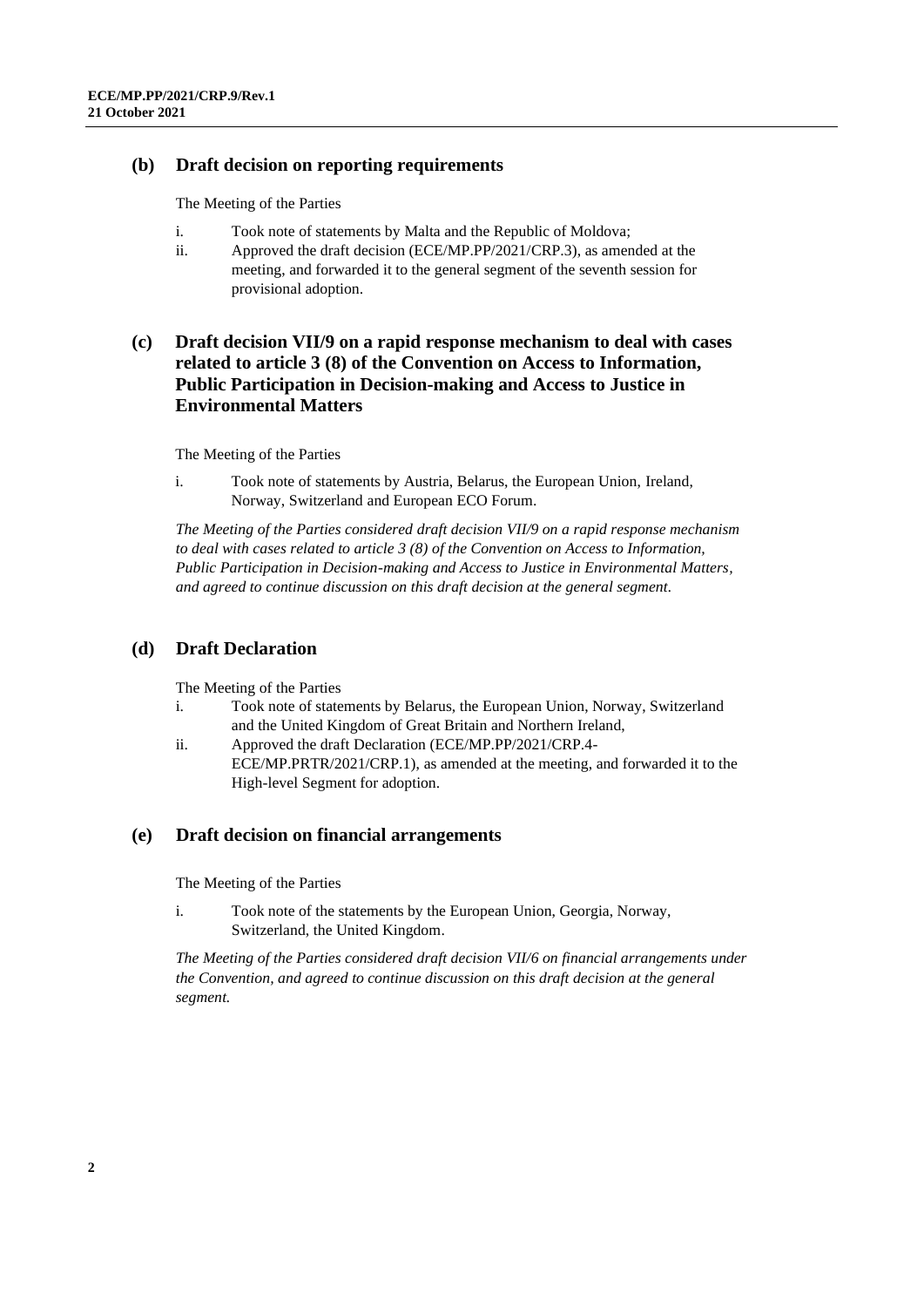#### **(f) Draft decisions on compliance**

The Meeting of the Parties

i. Took note of the statements by Armenia, Belarus, Bulgaria, the European Union, Ireland, Kazakhstan, Kyrgyzstan, Lithuania, Norway, Spain, Switzerland, Tajikistan, Turkmenistan, United Kingdom and European ECO-Forum;

#### ii. Provisionally adopted:

Draft decision VII/8 (a) on compliance by Armenia (ECE/MP.PP/2021/24); Draft decision VII/8 (b) on compliance by Austria (ECE/MP.PP/2021/25); Draft decision VII/8 (d) on compliance by Bulgaria (ECE/MP.PP/2021/27); Draft decision VII/8 (e) on compliance by Czechia (ECE/MP.PP/2021/28); Draft decision VII/8 (g) on compliance by Germany (ECE/MP.PP/2021/30); Draft decision VII/8 (h) on compliance by Hungary (ECE/MP.PP/2021/31); Draft decision VII/8 (i) on compliance by Ireland (ECE/MP.PP/2021/32); Draft decision VII/8 (j) on compliance by Italy (ECE/MP.PP/2021/33); Draft decision VII/8 (k) on compliance by Kazakhstan (ECE/MP.PP/2021/34); Draft decision VII/8 (l) on compliance by Lithuania (ECE/MP.PP/2021/35); Draft decision VII/8 (m) on compliance by the Netherlands (ECE/MP.PP/2021/36); Draft decision VII/8 (n) on compliance by the Republic of Moldova (ECE/MP.PP/2021/37); Draft decision VII/8 (o) on compliance by Romania (ECE/MP.PP/2021/38); Draft decision VII/8 (p) on compliance by Spain (ECE/MP.PP/2021/39); Draft decision VII/8 (q) on compliance by Turkmenistan (ECE/MP.PP/2021/40); Draft decision VII/8 (r) on compliance by Ukraine (ECE/MP.PP/2021/41); Draft decision VII/8 (s) on compliance by the United Kingdom (ECE/MP.PP/2021/42)

and forwarded the above-mentioned draft decisions to the general segment of the seventh session for provisional adoption.

*The Meeting of the Parties considered the draft decision VII/8 on general issues of compliance (ECE/MP.PP/2021/23), and agreed to continue discussion on this draft decision at the general segment.*

*The Meeting of the Parties considered the draft decision VI/8 (c) on compliance by Belarus (ECE/MP.PP/2021/26), and agreed to continue discussion on this draft decision at the general segment.*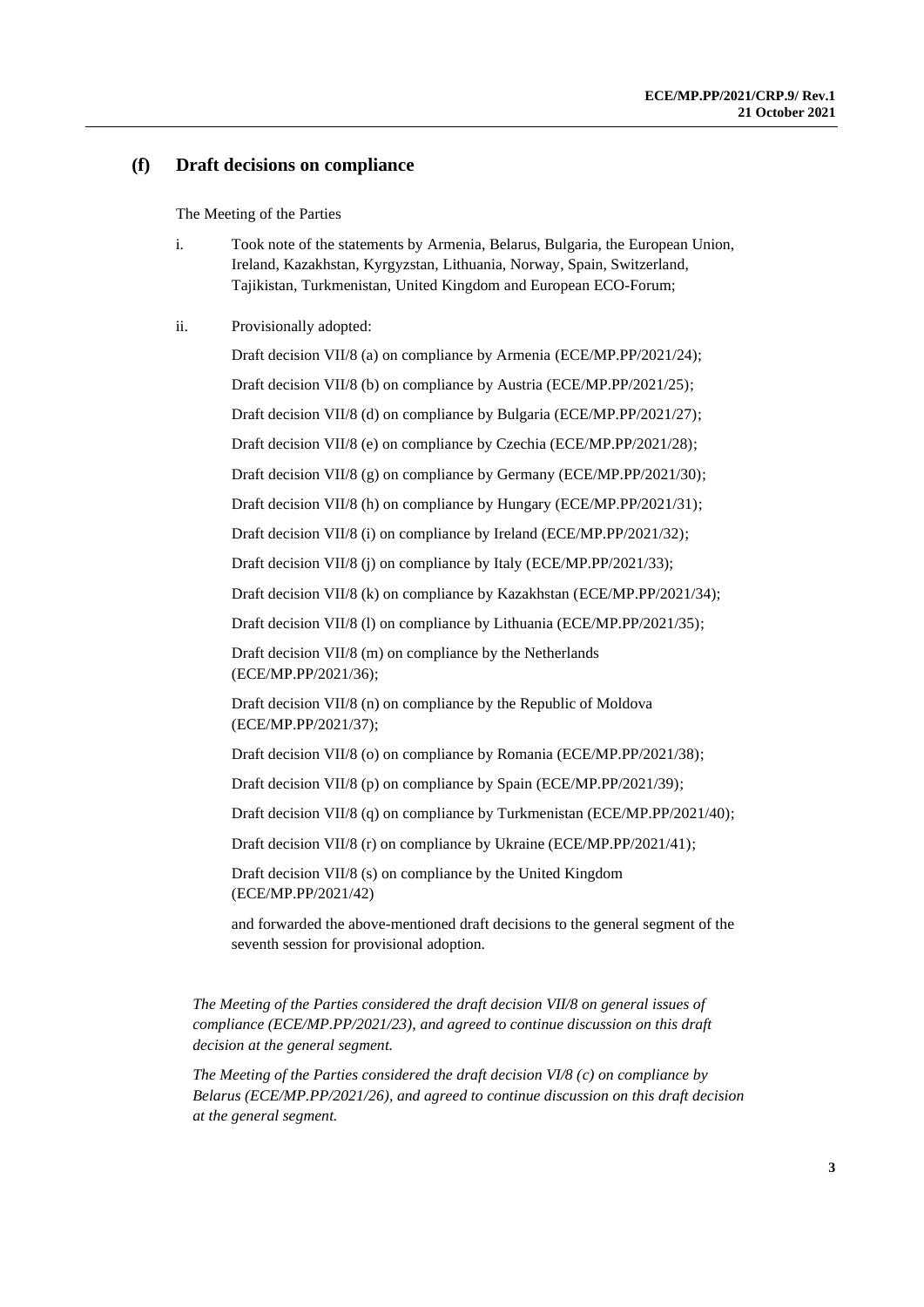*The Meeting of the Parties considered the draft decision VI/8 (f) on compliance by European Union (ECE/MP.PP/2021/29), and agreed to continue discussion on this draft decision at the general segment.*

### General segment

### **4. Opening of the general segment**

The Meeting of the Parties took note of the statement by Mr. Marco Keiner, Director, UNECE Environment Division.

### **5. Status of ratification of the Convention and the amendment to the Convention**

The Meeting of the Parties:

- i. Took note of the status of ratification of the Convention and its amendment. Since the previous session of the Meeting of the Parties in 2017, the number of Parties to the Convention has remained unchanged: there are 47 Parties to the Convention;
- ii. Welcomed the ratification of the GMO amendment by Albania. The number of Parties to the amendment to the Convention had risen from 31 to 32.

### **6. Substantive issues**

#### **(a) Access to information, including electronic information tools**

- i. Took note of the report of the Chair of the Task Force on Access to Information on the activities of the Task Force since the sixth session of the Meeting of the Parties.
- ii. Thanked Mr. Chris Steenmans, European Environment Agency, and Mr. Christian Schaible, European ECO Forums, for their keynote statements.
- iii. Provisionally adopted Draft decision VII/1 on promoting effective access to information (ECE/MP.PP/2021/8)
- iv. Provisionally adopted Draft updated recommendations on the more effective use of electronic information tools (ECE/MP.PP/2021/20 and ECE/MP.PP/2021/20/Add.1)
- v. Thanked the Task Force for the work done during the intersessional period and to the Chair for her skilled leadership.
- vi. Expressed its appreciation to Republic of Moldova for chairing the Task Force and welcomed its offer to continue leading this work area in the next intersessional period.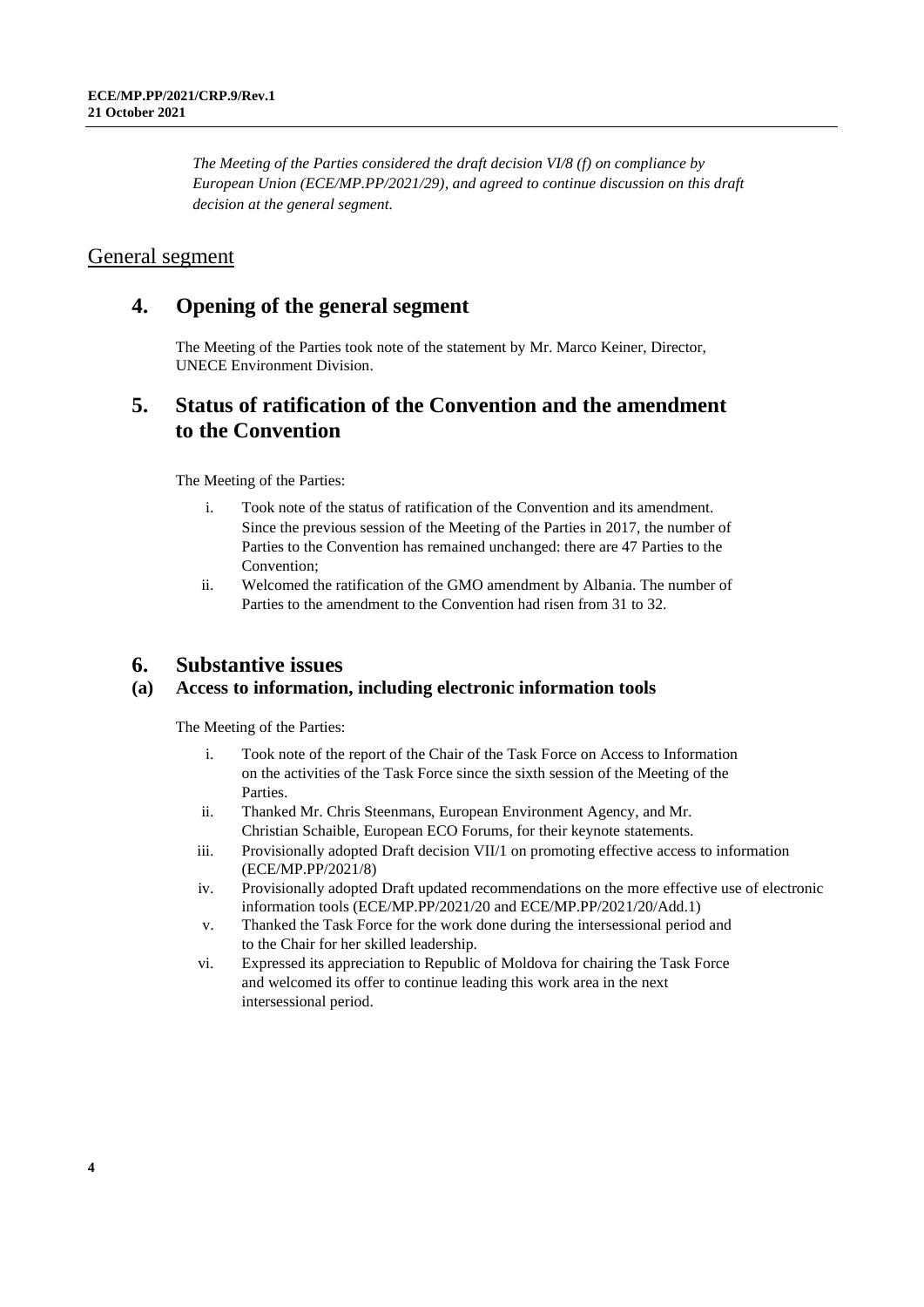### **(b) Public participation in decision-making**

The Meeting of the Parties:

- i. Took note of the report by the Chair of the Task Force on Public Participation in Decision-making on the activities of the Task Force since the sixth meeting of the Parties.
- ii. Thanked Ms. Stock, European ECO Forums, for her keynote statement.
- iv. Provisionally adopted Draft decision VII/2 on promoting effective public participation in decision-making (ECE/MP.PP/2021/CRP.2).
- v. Thanked the Task Force for the work done during the intersessional period and its Chair for her skilled leadership.
- vi. Expressed its appreciation to Italy for chairing the Task Force and welcomed its offer to continue leading this work area in the next intersessional period.

#### **(c) Access to justice**

The Meeting of the Parties:

- i. Took note of the report by the Chair of the Task Force on Access to Justice on the activities of the Task Force since the sixth Meeting of the Parties (due to connection problems, the Chair was not able to deliver the statement but it has been made available on the meeting website).
- ii. Thanked Ms. Lorena Çabej, Legal Advisor at the Supreme Court of Albania and Mr. Csaba Kiss, European ECO-Forum for their keynote statements.
- iii. Took note of statements by the European Union, Norway, Switzerland and European ECO-Forum.
- iv. Provisionally adopted Draft decision VII/3 on promoting effective access to justice (ECE/MP.PP/2021/10).
- v. Thanked the Task Force for the work done during the intersessional period and to its Chair for his skilled leadership.
- vi. Expressed its appreciation to Sweden for chairing the Task Force and welcomed the offer of Belgium to lead this work area in the next intersessional period.
- vii. Welcomed the new Chair of the Task Force on Access to Justice.

#### **(d) Genetically modified organisms**

The Meeting of the Parties:

i. Took note of the report by the Chair of the third Joint Round Table on Public Awareness, Access to Information and Public Participation regarding LMOs/GMOs on the activities of the thematic session since the sixth meeting of the Parties and thanked the Chair for the work done and for his skilled leadership.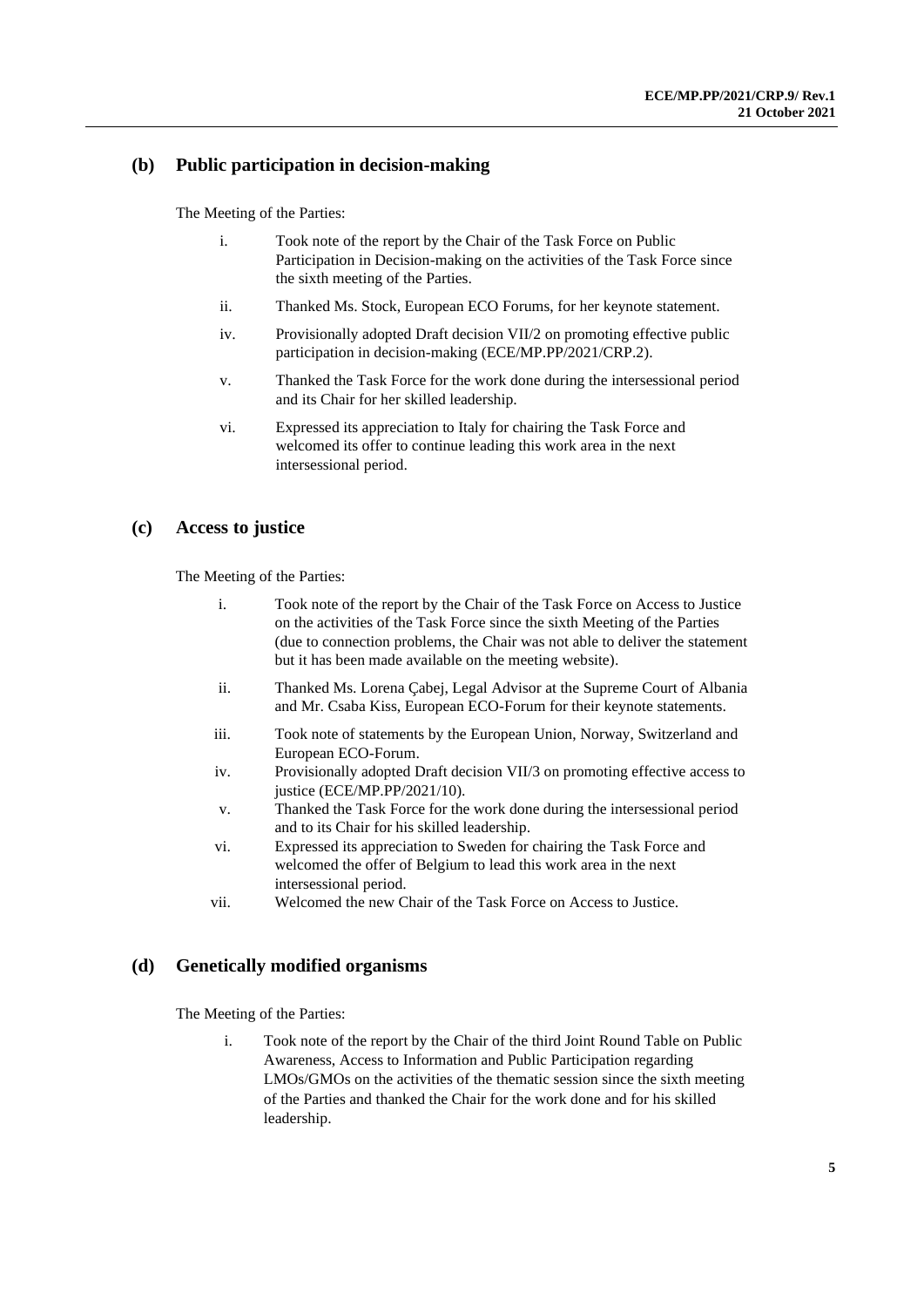- ii. Thanked Ms. Wadzanayi Mandivenyi, secretariat of the Convention on Biological Diversity, and Ms. Antje Lorch, European ECO-Forum, for their keynote statements.
- iii. Took note of statements by the European Union, United Kingdom and European ECO-Forum.
- iv. Urged Parties whose ratification of the GMO amendment would count towards its entry into force — i.e., Armenia, Azerbaijan, Belarus, Kazakhstan, Kyrgyzstan, North Macedonia, Tajikistan, Turkmenistan and Ukraine — to take urgent steps towards ratification of the GMO amendment; and called upon other Parties to ratify the GMO amendment.
- v. Mandated the Working Group to monitor closely the progress of entering in force of the GMO amendment.
- vi. Called upon Parties and partner organizations to offer bilateral assistance, capacity-building and technical support to Parties whose ratification of the GMO amendment would count towards its entry into force.
- vii. Requested that amended text of the Convention once it enters into force should be processed, translated and published by the United Nations services and be made available in the six official languages of the United Nations without recourse to additional extra-budgetary resources.
- viii. Thanked Austria for its leadership in this area of work and welcomed its offer to continue leading this work area in the next intersessional period.
- ix. Welcomed the effective cooperation between the secretariats of the Aarhus Convention and of the Convention on Biological Diversity and its Cartagena Protocol on Biosafety and requested to continue this cooperation in the next intersessional period through e.g., organizing a joint event.

# **7. Procedures and mechanisms facilitating the implementation of the Convention**

#### **(a) Reporting mechanism**

- i. Took note of the information provided in national implementation reports submitted by Parties and the synthesis report prepared by the secretariat.
- ii. Took note of reports prepared by stakeholders.
- iii. Recognized the need for timely submission of national implementation reports in order to ensure a good quality of the synthesis report and its timely submission for translation.
- iv. Noted with regret that 40% (19 Parties) of the Parties did not submit their reports by the set deadline.
- v. Urged Parties that have not submitted their national implementation reports: Azerbaijan, Malta, the Netherlands, Republic of Moldova and Tajikistan to do so by latest 1 December 2021 in required format.
- vi. Expressed its deep concern that the Republic of Moldova had also still not yet submitted its national implementation report for the fifth 2017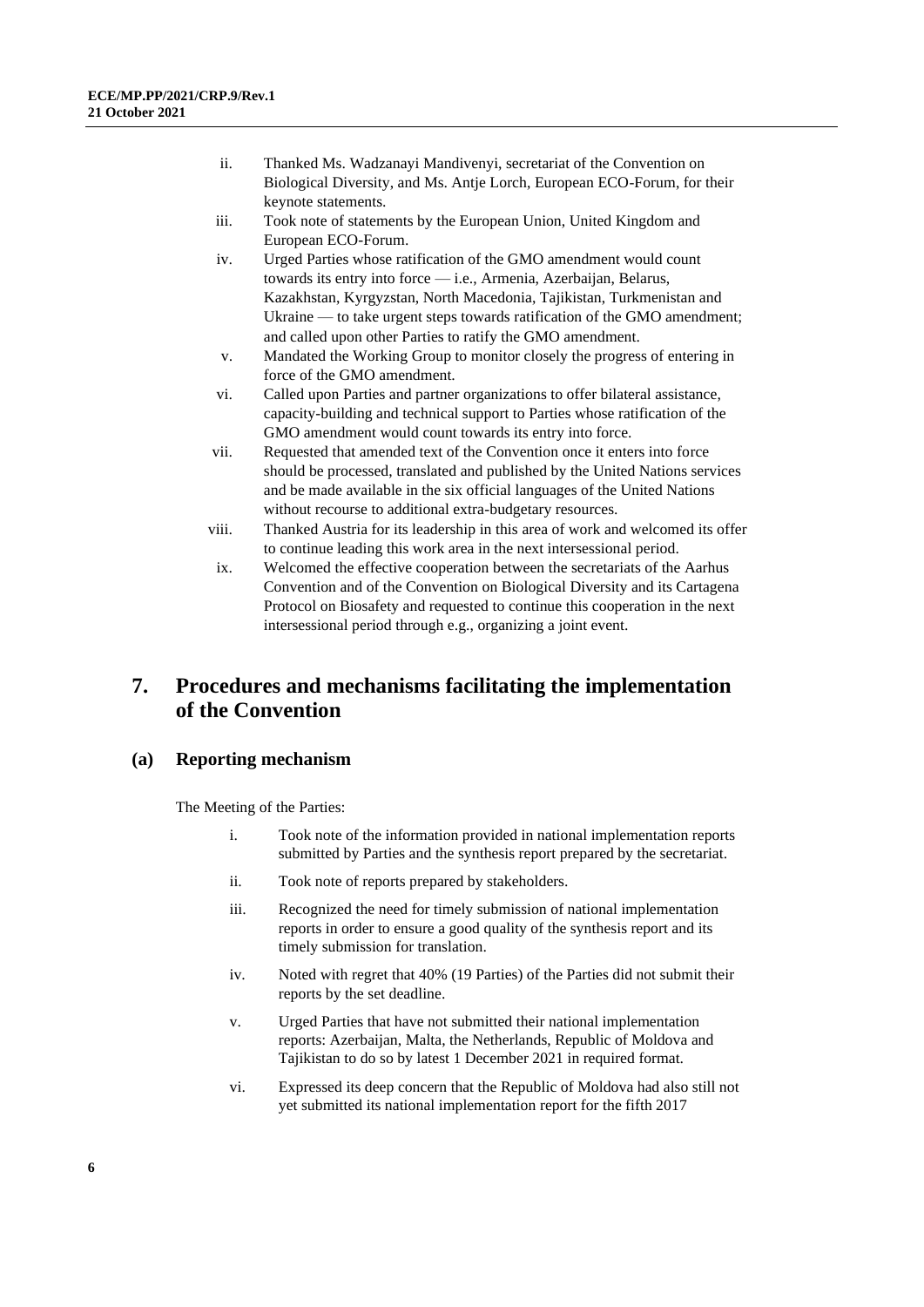reporting cycle — the only country that had not done so — and called upon the Compliance Committee under paragraph 13 (c) of the annex to decision I/7 to consider the ongoing failure by the Republic of Moldova to submit its report for the fifth and sixth cycles.

- vii. Took note of statements by the European Union and European ECO-Forum.
- viii. Provisionally adopted draft decision VII/7 on reporting requirements, as amended at the meeting (ECE/MP.PP/2021/CRP.3).

#### **(b) Compliance mechanism**

The Meeting of the Parties:

- i. Paid tribute to Mr. Veit Koester, who had passed away in September 2021.
- ii. Welcomed the Reports by the Compliance Committee (ECE/MP.PP/2021/44 and ECE/MP.PP/2021/45).
- iii. Thanked the Chair and other Compliance Committee members for their work in this intersessional period.
- iv. Thanked Mr. Andriy Andrusevych, European ECO-Forum, for his keynote statement.
- v. Took note of statements by the European Union, Norway, European ECO-Forum.
- vi. Provisionally adopted

Draft decision VII/8 (a) on compliance by Armenia (ECE/MP.PP/2021/24); Draft decision VII/8 (b) on compliance by Austria (ECE/MP.PP/2021/25); Draft decision VII/8 (d) on compliance by Bulgaria (ECE/MP.PP/2021/27); Draft decision VII/8 (e) on compliance by Czechia (ECE/MP.PP/2021/28); Draft decision VII/8 (g) on compliance by Germany (ECE/MP.PP/2021/30); Draft decision VII/8 (h) on compliance by Hungary (ECE/MP.PP/2021/31); Draft decision VII/8 (i) on compliance by Ireland (ECE/MP.PP/2021/32); Draft decision VII/8 (j) on compliance by Italy (ECE/MP.PP/2021/33); Draft decision VII/8 (k) on compliance by Kazakhstan (ECE/MP.PP/2021/34); Draft decision VII/8 (l) on compliance by Lithuania (ECE/MP.PP/2021/35); Draft decision VII/8 (m) on compliance by the Netherlands (ECE/MP.PP/2021/36); Draft decision VII/8 (n) on compliance by Republic of Moldova (ECE/MP.PP/2021/37); Draft decision VII/8 (o) on compliance by Romania (ECE/MP.PP/2021/38);

Draft decision VII/8 (p) on compliance by Spain (ECE/MP.PP/2021/39);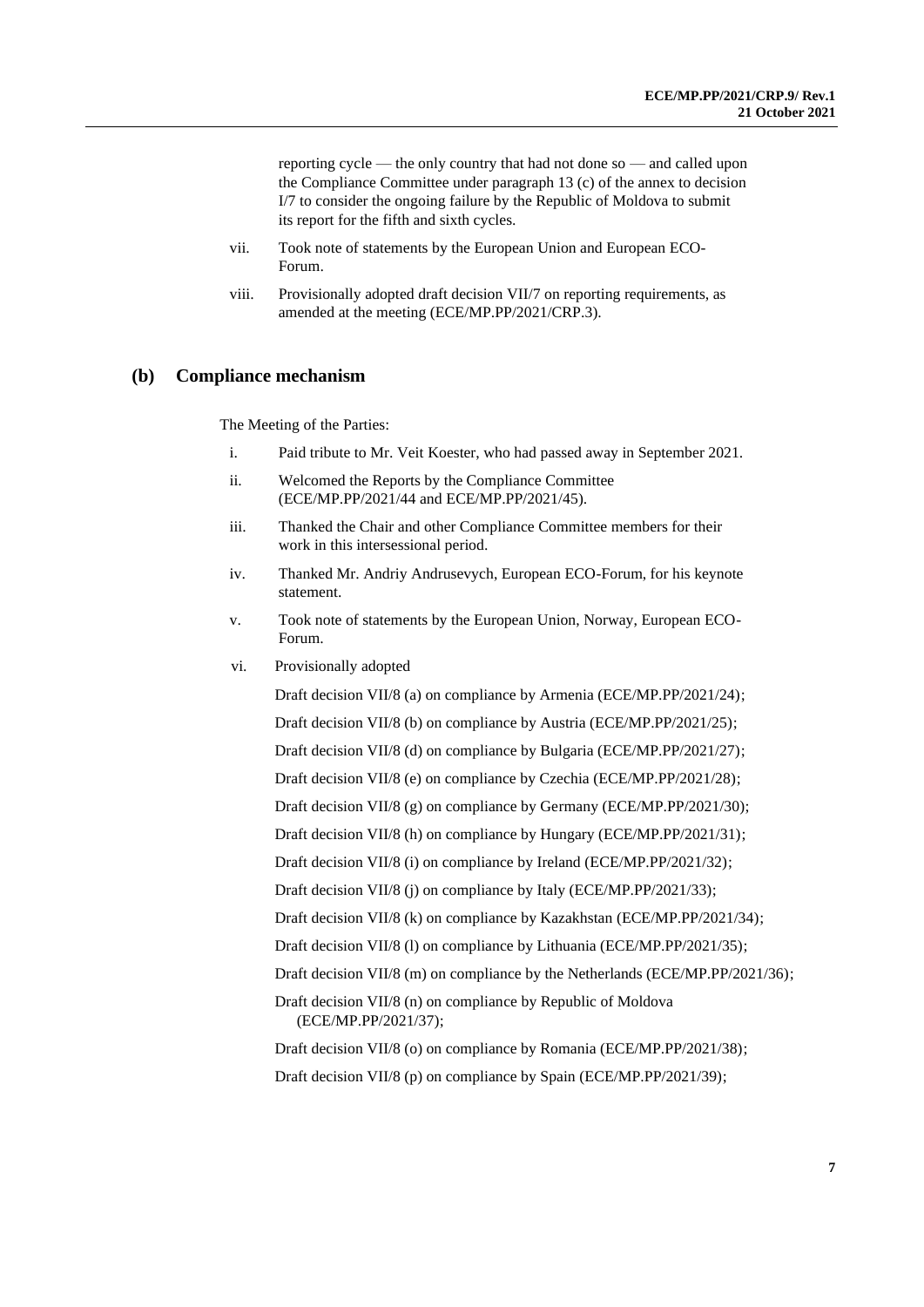- Draft decision VII/8 (q) on compliance by Turkmenistan (ECE/MP.PP/2021/40);
- Draft decision VII/8 (r) on compliance by Ukraine (ECE/MP.PP/2021/41);
- Draft decision VII/8 (s) on compliance by the United Kingdom (ECE/MP.PP/2021/42):

Provisionally adopted draft decision, as amended at the meeting

Draft decision VII/8 (f) on compliance by European Union (ECE/MP.PP/2021/CRP.6/Rev.1),

With regard to draft decision VI/8 (f) on compliance by European Union (ECE/MP.PP/2021/CRP.6/Rev.1), the Meeting of the Parties agreed to include the following accompanying text in the report of its seventh session and reflect the statements by Norway, Switzerland and ECO Forum in the meeting report as follows:

The Meeting of the Parties

- i. Adopts draft decision VII/8f concerning compliance by the European Union with its obligations under the Convention, as amended at the meeting.
- ii. Decides to include in the meeting report the following text:

With regard to draft decision VII/8f concerning compliance by the European Union with its obligations under the Convention, the Meeting of the Parties agreed to include the following text in the report of its seventh session:

"In the spirit of reaching consensus, the Meeting of the Parties exceptionally decided, by consensus, to postpone the decision-making on the Committee's findings and recommendations on communication ACCC/C/2015/128 (European Union) to the next ordinary session of the Meeting of the Parties to be held in 2025. The Meeting of Parties stresses that this exceptional decision shall in no way establish a practice under the Convention. The Meeting of the Parties also requested the Committee to review any developments that have taken place regarding the matter, and to report to the Meeting of the Parties accordingly."

In this context, the Party concerned stated that it reaffirms its commitment to implement its obligations under the Convention. In this regard, the Meeting of the Parties:

Took note of the statements by Norway, Switzerland and ECO Forum and of their requests to reflect their positions in the meeting report.

vi. Re-elected by consensus the following member of the Compliance Committee: Ms. Áine Ryall, nominated by Ireland.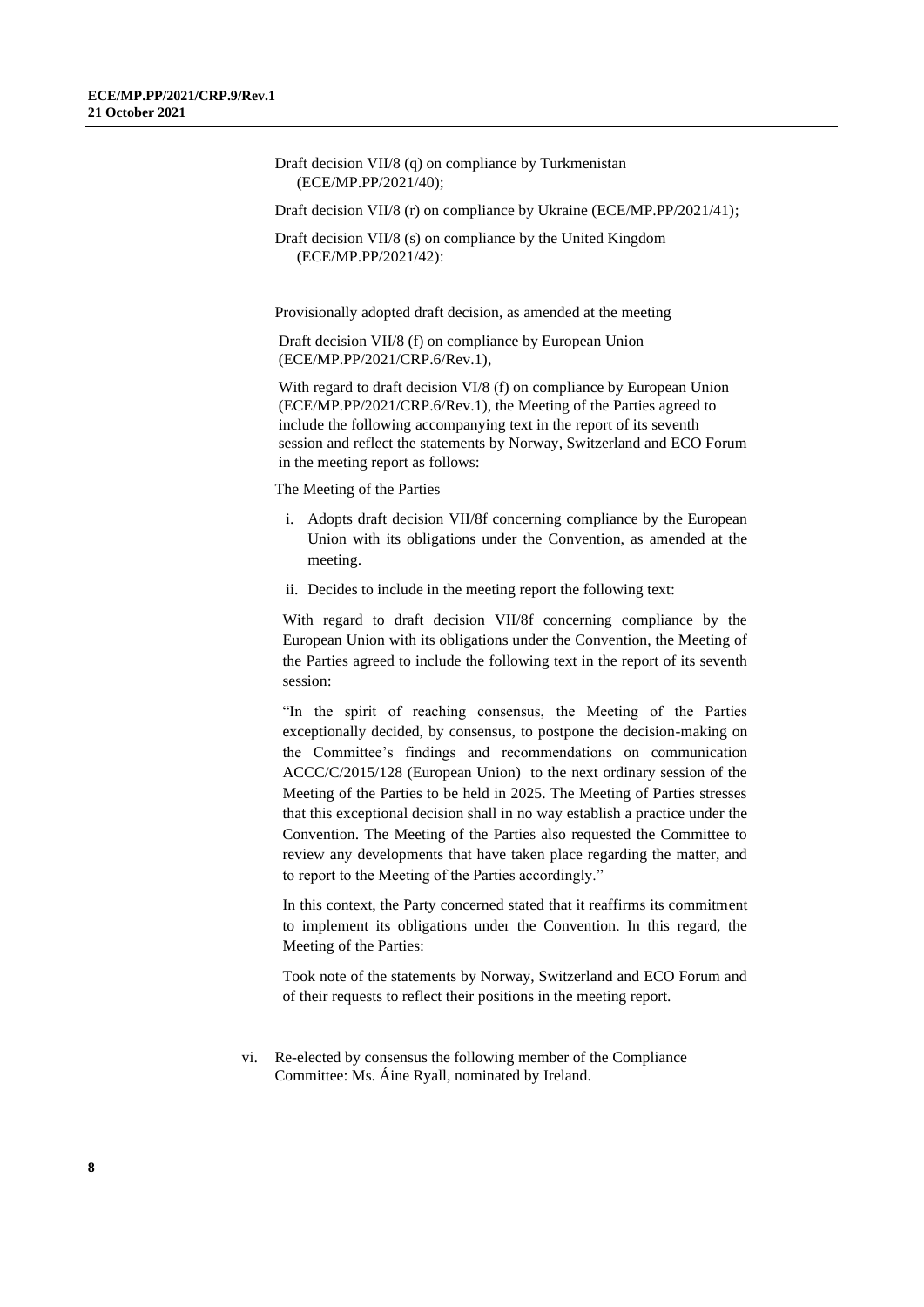vii. Elected by consensus Ms. Eleanor Sharpston, nominated by Luxembourg and Mr. Thomas Schomerus, nominated by Ökobüro on behalf of European ECO-Forum (NGO) as new members of the Compliance Committee.

*The Meeting of the Parties continued deliberations on the draft decision VII/8 on general issues of compliance (ECE/MP.PP/2021/23).*

*The Meeting of the Parties continued deliberations on the draft decision VI/8 (c) on compliance by Belarus (ECE/MP.PP/2021/26).*

### **(c) Rapid response mechanism to deal with cases related to article 3 (8) of the Convention**

The Meeting of the Parties:

- i. Welcomed the offer of Austria and Ireland to lead the newly established rapid response mechanism and welcomed their offer to provide financial support to the rapid response mechanism for the next intersessional period.
- ii. Thanked Ms. Mary Lawlor, Special rapporteur human rights defenders and Mr. Yves Lador, European ECO-Forum, for their keynote statements.
- iii. Took note of statement and other relevant information provided by UNEP.
- iv. Provisionally adopts Draft decision on a rapid response mechanism to deal with cases related to article 3 (8) of the Convention on Access to Information, Public Participation in Decision-making and Access to Justice in Environmental Matters (ECE/MP.PP/2021/CRP.8), as amended at the meeting.

With regard to draft decision on a rapid response mechanism to deal with cases related to article 3 (8) of the Convention on Access to Information, Public Participation in Decision-making and Access to Justice in Environmental Matters (ECE/MP.PP/2021/CRP.8), the Meeting of the Parties agreed to include the following accompanying text in the report of its seventh session and reflect the statement by Belarus in the meeting report as follows:

The Meeting of the Parties

- i. Adopts draft decision on a rapid response mechanism to deal with cases related to article 3 (8) of the Convention on Access to Information, Public Participation in Decision-making and Access to Justice in Environmental Matters (ECE/MP.PP/2021/CRP.8), as amended at the meeting.
- ii. Decides to include in the meeting report the following text:

Belarus reserves its position that it may not recognize the candidature of a special rapporteur not elected through consensus.

iii. Took note of the statement by European ECO-Forum.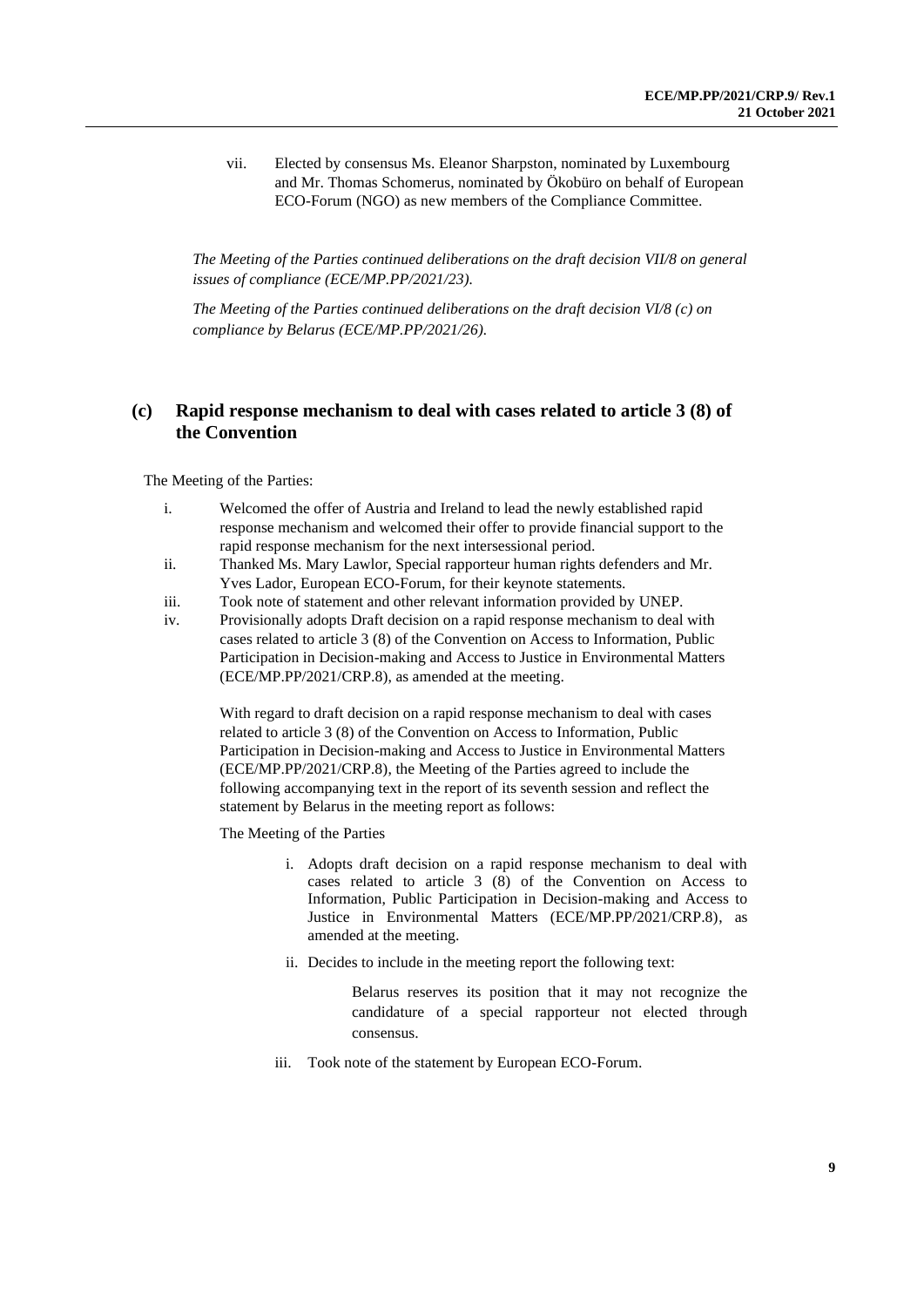#### **(d) Capacity-building**

The Meeting of the Parties

- i. Thanked Ms. Laura Altinger, UNDP, Mr. Christian Melis, OSCE, and Ms. Olga Zakharova of Aarhus Centre Belarus, for their keynote statements.
- ii. Took note of the information provided by Armenia, the European Union, Georgia and European ECO-Forum on the capacity-building activities undertaken during the intersessional period to promote more effective implementation of the Convention;
- iii. Welcomed the work undertaken by partner organizations as presented in report on capacity-building (ECE/MP.PP/2021/7) and expressed its appreciation to partner organizations for their continued support to the implementation of the Convention;
- iv. Requested the secretariat to continue servicing capacity-building coordination mechanism;
- v. Encouraged national focal points to the Convention to support assistance programmes which address the capacity-building needs regarding the Aarhus Convention and Principle 10 of the Rio Declaration;
- vi. Reiterated its call to Parties to continue reaching out to authorities responsible for development assistance and technical cooperation to explore the possibility of integrating the Convention into those programmes as a critical enabler for sustainable development;
- vii. Reiterated it call on Parties to liaise with officials supporting the work related to the United Nations Sustainable Development Cooperation Framework to make sure that: the needs related to the Convention's implementation were addressed in the Framework; and the nexus approach to environment, human rights and good governance received special attention in the Framework.

# **8. Promotion of the Convention and relevant developments and interlinkages**

### **(a) Accession to the Convention by States from outside the United Nations Economic Commission for Europe region**

- i. Thanked Mr. Mario Camala, Guinea-Bissau, and Ms. Francesca Carlsson, European ECO-Forum, for their keynote statements.
- ii. Took note of the statements by Guinea-Bissau, the European Union, Norway, Portugal, Switzerland and European ECO-Forum.
- iii. Provisionally adopted draft decision VII/10 on accession by Guinea-Bissau to the Convention on Access to Information, Public Participation in Decision-making and Access to Justice in Environmental Matters (ECE/MP.PP/2021/21).
- iv. Welcomed Guinea-Bissau as new Party to the Aarhus Convention and first Party from outside the UNECE region to accede to the Aarhus Convention.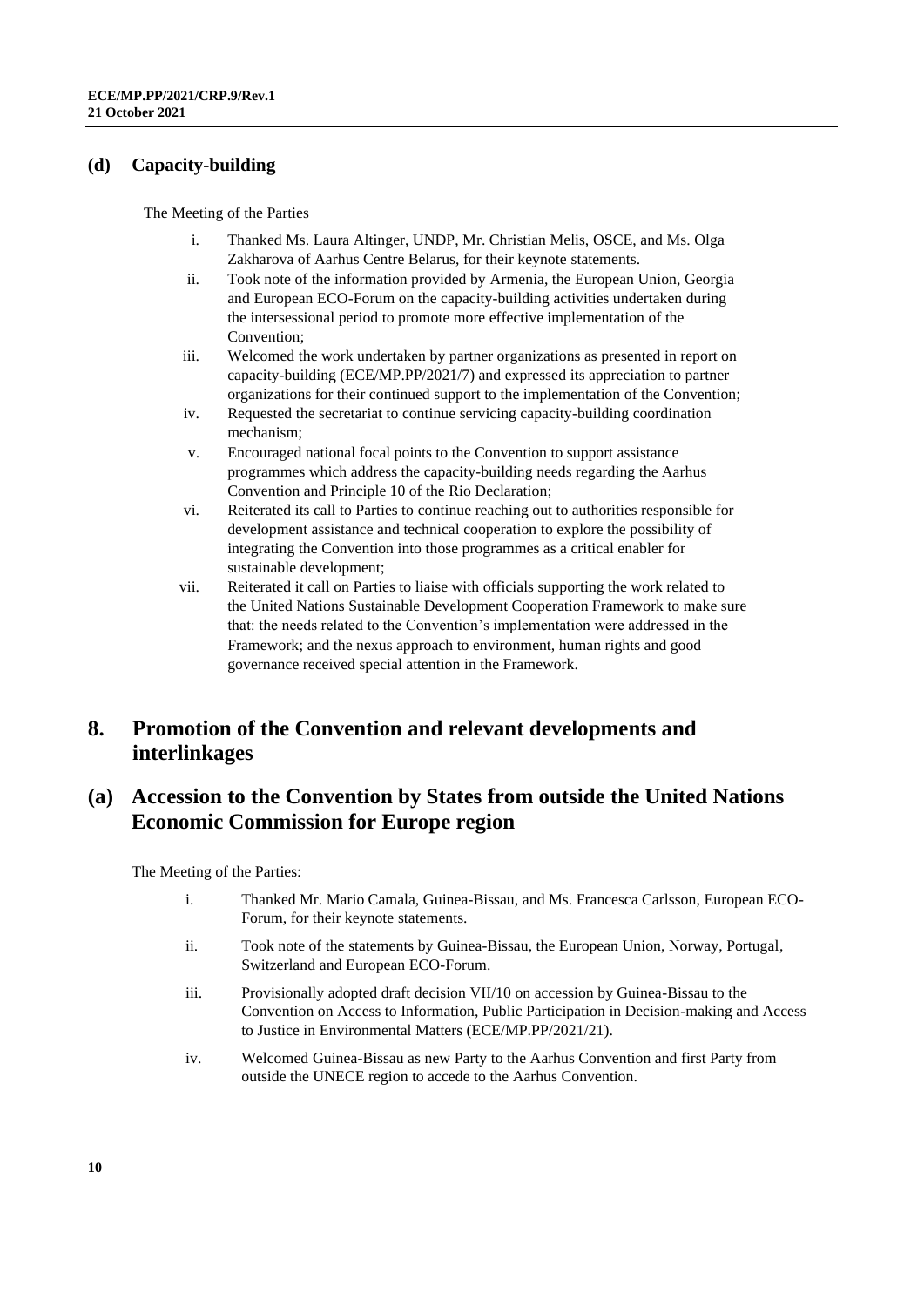- v. Took note of the information provided by delegations on activities relating to the promotion of accession to the Convention by States from outside the ECE region.
- vi. Called upon Parties, donors, international financial institutions, international organizations and other stakeholders to support the implementation of the Convention in the new Parties.
- viii. Called upon Parties and stakeholders to promote the Convention in other countries and encourages those countries to explore accession to the Convention.

### **(b) Promotion of the Convention's principles**

The Meeting of the Parties:

- i. Took note of the report by the Chair of the thematic session on Public Participation in International Forums on the activities of the thematic session since the sixth meeting of the Parties and thanked the Chair for the work done and for her skilled leadership.
- ii. Thanked Ms. Piera Laloux, EIB, and Mr. Sébastien Duyck, European ECO-Forum, for their keynote statements.
- iii. Took note of statements by the European Union, Switzerland, United Kingdom and European ECO-Forum. Provisionally adopted Draft decision VII/4 on promoting the application of the principles of the Convention in international forums (ECE/MP.PP/2021/11).
- iv. Thanked France for its leadership in this area of work and welcomes its offer to continue leading this work area in the next intersessional period.
- v. Welcomed the new Chair of the thematic session on Public Participation in International Forums.

# **(c) Synergies between the Convention and other relevant multilateral environmental agreements and other partners**

The Meeting of the Parties:

- i. Thanked Mr. Benjamin Schachter, OHCHR, and Ms. Tatjana Hema, UNEP/MAP for their keynote statements.
- ii. Tool note of the statements by Switzerland and European ECO-Forum.
- iii. Thanked multilateral environmental agreements and partner organizations for close cooperation with the secretariat on promoting relevant provisions of the Convention.
- iv. Requested the secretariat to continue pursuing synergy with other treaties, bodies and processes and thanked partners for cooperation

# **(d) Global and regional developments on issues related to Principle 10 of the Rio Declaration on Environment and Development**

- i. Welcomed the entry into force of the Escazu Agreement and reiterated the readiness of Parties to support the region in implementing the provisions of the Escazu Agreement.
- ii. Took note of the information provided by Ms. Katinka Weinberger from ESCAP on the regional developments and future actions on promoting Principle 10 of the Rio Declaration in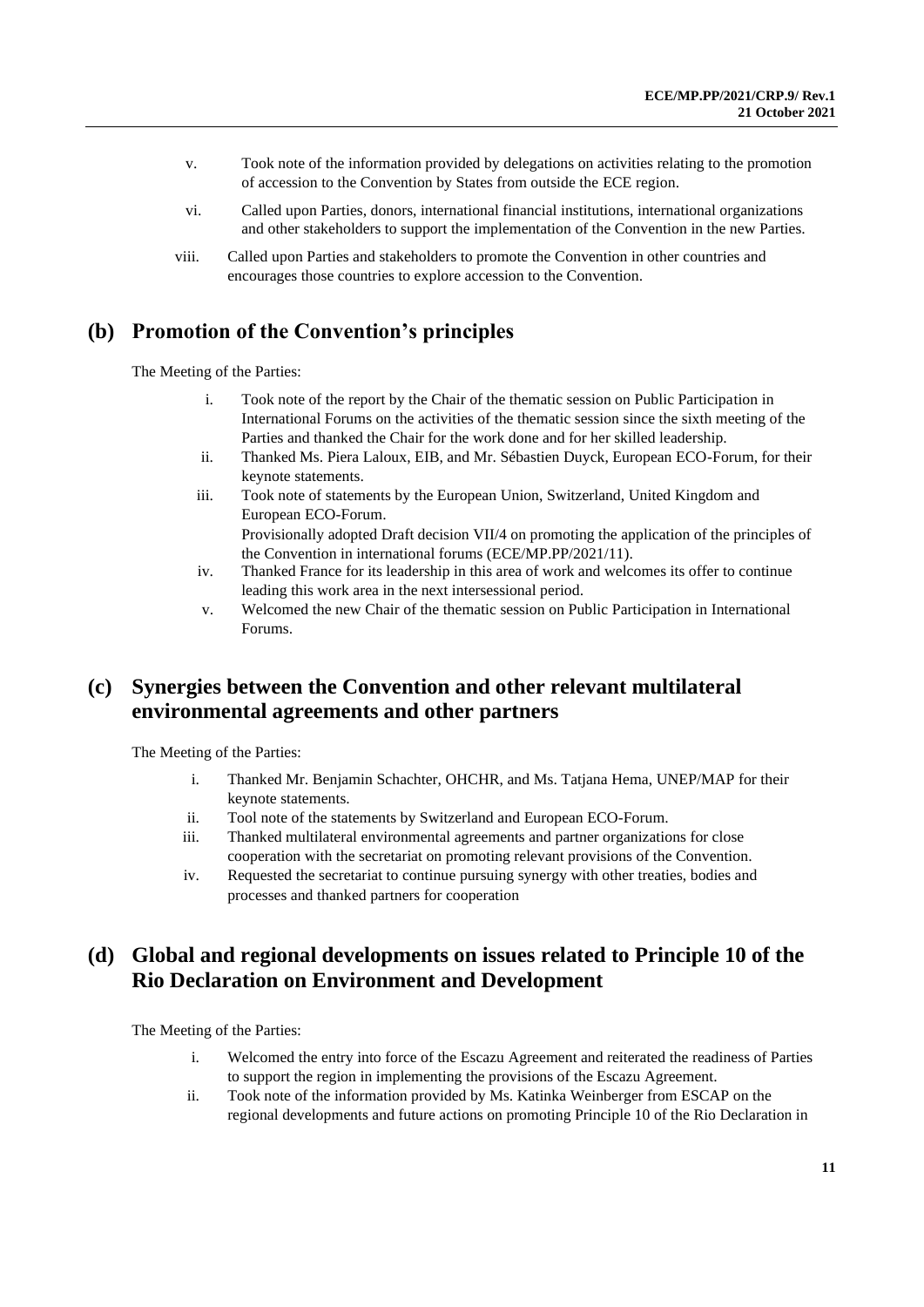the Asia Pacific region and benefits from learning from the experience on the Aarhus Convention.

iii. Welcomed efforts of States and civil society in the Asia-Pacific region in this regard and expresses its readiness to support the region in its endeavours.

# **(e) Update on United Nations Environment Programme initiatives on access to information, public participation and access to justice in environmental matters**

The Meeting of the Parties took note of the statement by UNEP.

## **9. Programme of work and operation of the Convention (a) Implementation of the work programme for 2018–2021**

The Meeting of the Parties:

- i. Took note of (a) the Report on the implementation of the work programme for 2018–2021; and (b) the Report on contributions and expenditures in relation to the implementation of the Convention's work programme for 2018–2021;
- ii. Took note of the secretariats oral report on contributions and pledges for the implementation of the Convention's work programme for 2018–2021, which were not included in the report to the Meeting of the Parties;
- viii. Expressed appreciation for the work done by the secretariat and recognizes the difficulties posed by the limited and unpredictable funding.

### **(b) Future work programme for 2022-2025**

- i. Took note of the statements by the European Union and Norway.
- ii. Reiterated its request that documents for meetings of governing and subsidiary Convention's bodies (e.g., reports of the task forces; on capacity-building and on GMO round tables), as required, should be processed, translated and published by the United Nations services and be made available in the three official languages of the UNECE without recourse to additional extra-budgetary resources.
- iii. Requested the secretariat that any required publications in accordance with activities under the Convention's work programme should be processed and translated by UN services into the three official languages of the UNECE and publications should be processed and translated by UN services into all six official United Nations languages without recourse to additional extra-budgetary resources and be made available in electronic and hard copy forms.
- iv. Provisionally adopted Draft decision VII/5 on the work programme for 2022–2025 (ECE/MP.PP/2021/12).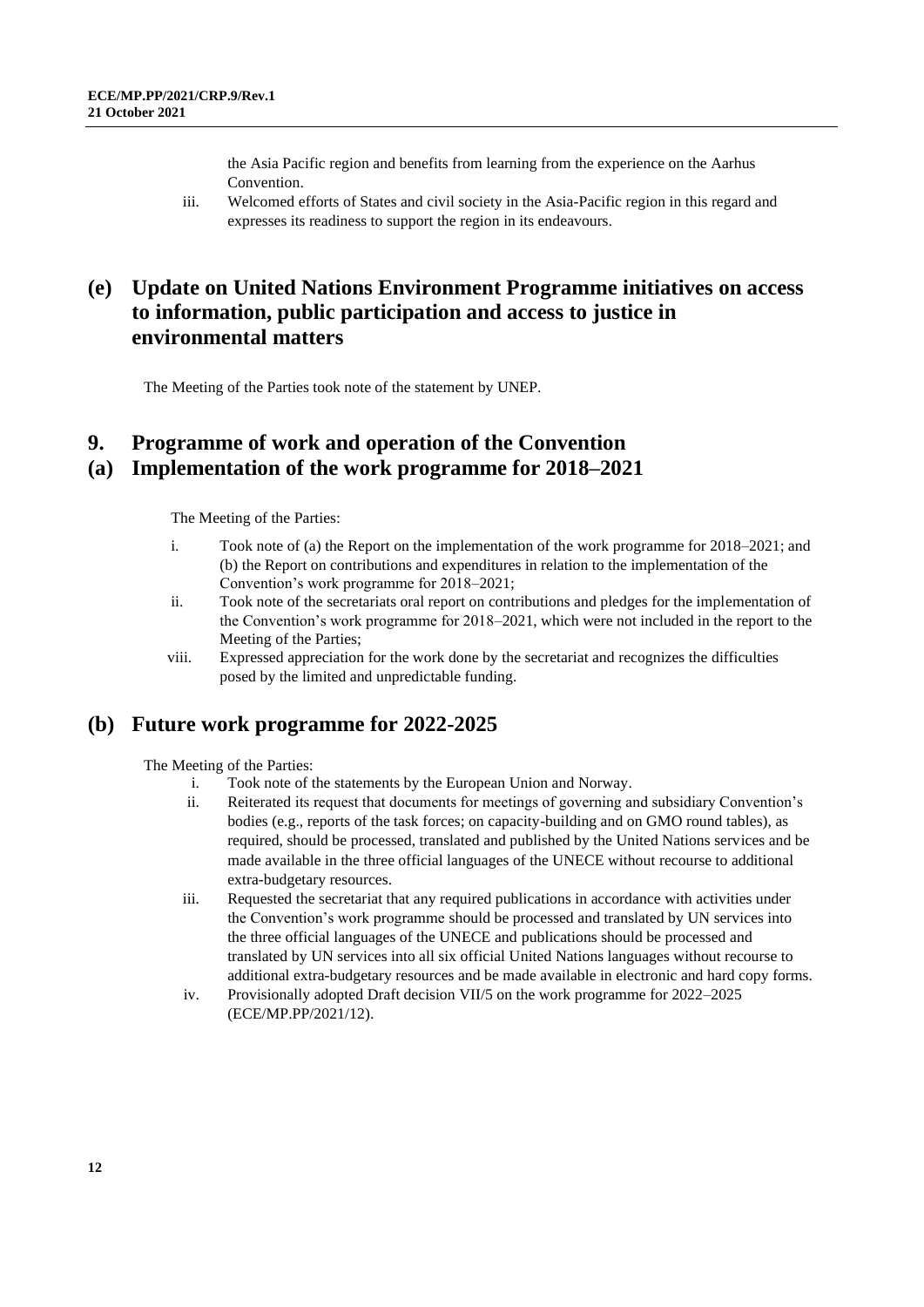# **(c) Strategic Plan for 2022-2030**

The Meeting of the Parties:

- i. Took note of the statements by the European Union, Norway, Switzerland and European ECO-Forum.
- ii. Provisionally adopted Draft decision VII/11 on the Strategic Plan for 2022–2030 (ECE/MP.PP/2021/22).

### **(d) Financial arrangements**

The Meeting of the Parties

- i. Took note of statements by the European Union, Norway and Switzerland;
- ii. Provisionally adopted draft decision on financial arrangements
	- (ECE/MP.PP/2021/CRP.7), as amended at the meeting.

# **10. Report on credentials with regard to the Convention's Parties**

The Meeting of the Parties approved the report on credentials and noted that 42 Parties had submitted credentials and thus a quorum had been reached. While it was noted that eight credentials were not originals, the Bureau recommended to the Meeting to accept them, subject to subsequent submission of duly signed originals to the Secretary.

### **11. Election of officers and other members of the Bureau**

The Meeting of the Parties elected by consensus:

- i. Elected by consensus
	- Mr. Aurimas Saladžius (Lithuania) as Chair;
	- Ms. Nino Gokhelashvili (Georgia) and
	- Ms. Nicolette Bouman (Netherlands) as Vice-Chairs

from among the representatives of the Parties present at the meeting, in accordance with rule 18 of the rules of procedure.

- ii. It also elected by consensus the following members of the Bureau from among the representatives of the Parties in accordance with rule 22, paragraph 1(b):
	- Ms. Enkelejda Malaj (Albania)
	- Ms. Zsuzsanna Belenyessy (European Union)
	- Ms. Chiara Landini (Italy)
	- Ms. Alla Loboda (Ukraine)
- iii. Took note of appointment by the European ECO Forum of Ms. Summer Kern (NGO) to attend the meetings of the Bureau as an observer, in accordance with rule 22, paragraphs 2 and 4.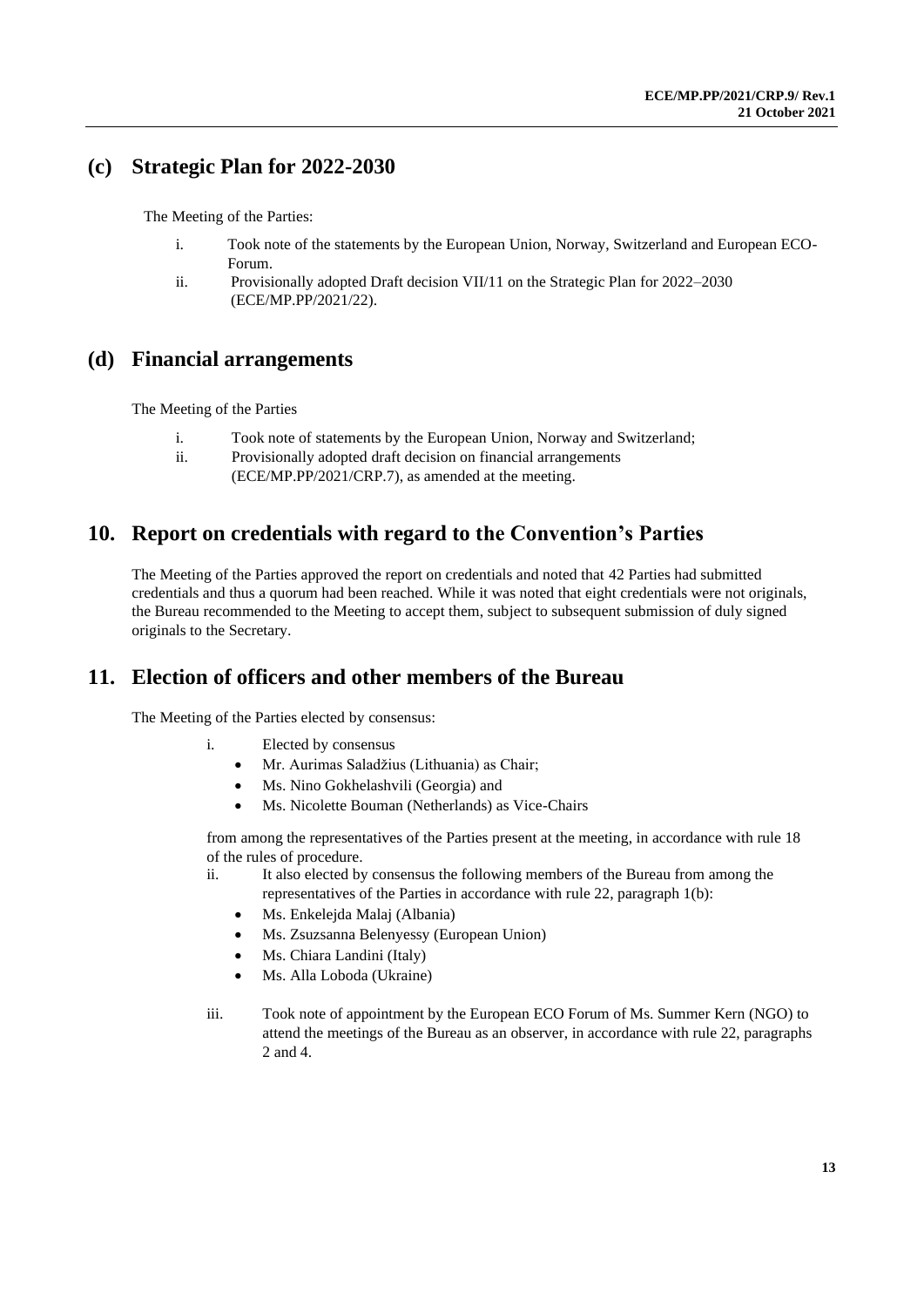### **12. Date and venue of the eighth ordinary session**

The Meeting of the Parties:

- i. Decided to hold its next ordinary session in 2025;
- ii. Mandated the Working Group of the Parties to consider at its next meeting a possible date and venue for the eighth ordinary session

### **13. Any other business**

No issues were discussed.

# **Joint High-level Segment, 21 October 2021**

# **5. Decisions of the Meeting of the Parties to the Convention at its seventh session**

- 1. Based on the discussions under the preceding agenda items, the Meeting of the Parties
	- i. formally adopted the following decisions by consensus:
		- Decision VII/1 on promoting effective access to information (ECE/MP.PP/2021/8);
		- Updated recommendations on the more effective use of electronic information tools (ECE/MP.PP/2021/20 and ECE/MP.PP/2021/20/Add.1);
		- Decision VII/2 on promoting effective public participation in decision-making, as amended at the meeting (ECE/MP.PP/2021/CRP.2);
		- Decision VII/3 on promoting effective access to justice (ECE/MP.PP/2021/10);
		- Decision VII/4 on promoting the application of the principles of the Convention in international forums (ECE/MP.PP/2021/11);
		- Decision VII/7 on reporting requirements, as amended at the meeting (ECE/MP.PP/2021/CRP.3);
		- Decision VII/10 on accession by Guinea-Bissau to the Convention on Access to Information, Public Participation in Decision-making and Access to Justice in Environmental Matters (ECE/MP.PP/2021/21):
		- Decision VII/8 on general issues of compliance (ECE/MP.PP/2021/CRP.5), as amended at the meeting, during the High-level Segment (item 5);
		- Decision VII/8 (a) on compliance by Armenia (ECE/MP.PP/2021/24);
		- Decision VII/8 (b) on compliance by Austria (ECE/MP.PP/2021/25);
		- Decision VII/8 (d) on compliance by Bulgaria (ECE/MP.PP/2021/27);
		- Decision VII/8 (e) on compliance by Czechia (ECE/MP.PP/2021/28);
		- Decision VII/8 (f) on compliance by European Union (ECE/MP.PP/2021/CRP.6/Rev.1), as amended at the meeting.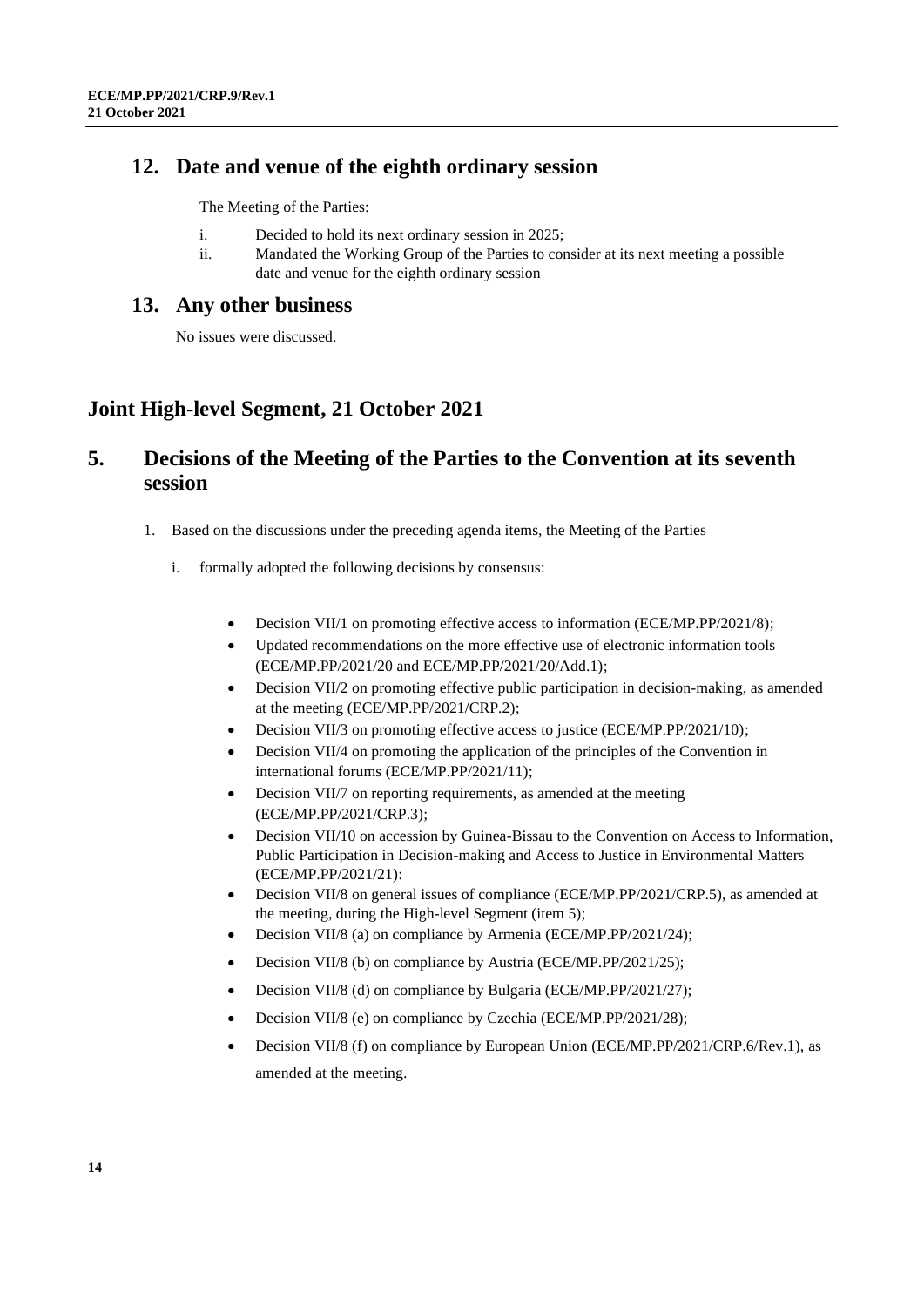With regard to draft decision VI/8 (f) on compliance by European Union (ECE/MP.PP/2021/CRP.6/Rev.1), the Meeting of the Parties agreed to include the following accompanying text in the report of its seventh session and reflect the statements by Norway, Switzerland and ECO Forum in the meeting report as follows:

The Meeting of the Parties

- i. Adopts draft decision VII/8f concerning compliance by the European Union with its obligations under the Convention, as amended at the meeting.
- ii. Decides to include in the meeting report the following text:

With regard to draft decision VII/8f concerning compliance by the European Union with its obligations under the Convention, the Meeting of the Parties agreed to include the following text in the report of its seventh session:

"In the spirit of reaching consensus, the Meeting of the Parties exceptionally decided, by consensus, to postpone the decision-making on the Committee's findings and recommendations on communication ACCC/C/2015/128 (European Union) to the next ordinary session of the Meeting of the Parties to be held in 2025. The Meeting of Parties stresses that this exceptional decision shall in no way establish a practice under the Convention. The Meeting of the Parties also requested the Committee to review any developments that have taken place regarding the matter, and to report to the Meeting of the Parties accordingly."

In this context, the Party concerned stated that it reaffirms its commitment to implement its obligations under the Convention. In this regard, the Meeting of the Parties:

Took note of the statements by Norway, Switzerland and ECO Forum and of their requests to reflect their positions in the meeting report.

- Decision VII/8 (g) on compliance by Germany (ECE/MP.PP/2021/30);
- Decision VII/8 (h) on compliance by Hungary (ECE/MP.PP/2021/31);
- Decision VII/8 (i) on compliance by Ireland (ECE/MP.PP/2021/32);
- Decision VII/8 (j) on compliance by Italy (ECE/MP.PP/2021/33);
- Decision VII/8 (k) on compliance by Kazakhstan (ECE/MP.PP/2021/34);
- Decision VII/8 (l) on compliance by Lithuania (ECE/MP.PP/2021/35);
- Decision VII/8 (m) on compliance by the Netherlands (ECE/MP.PP/2021/36);
- Decision VII/8 (n) on compliance by Republic of Moldova (ECE/MP.PP/2021/37);
- Decision VII/8 (o) on compliance by Romania (ECE/MP.PP/2021/38);
- Decision VII/8 (p) on compliance by Spain (ECE/MP.PP/2021/39);
- Decision VII/8 (q) on compliance by Turkmenistan (ECE/MP.PP/2021/40);
- Decision VII/8 (r) on compliance by Ukraine (ECE/MP.PP/2021/41);